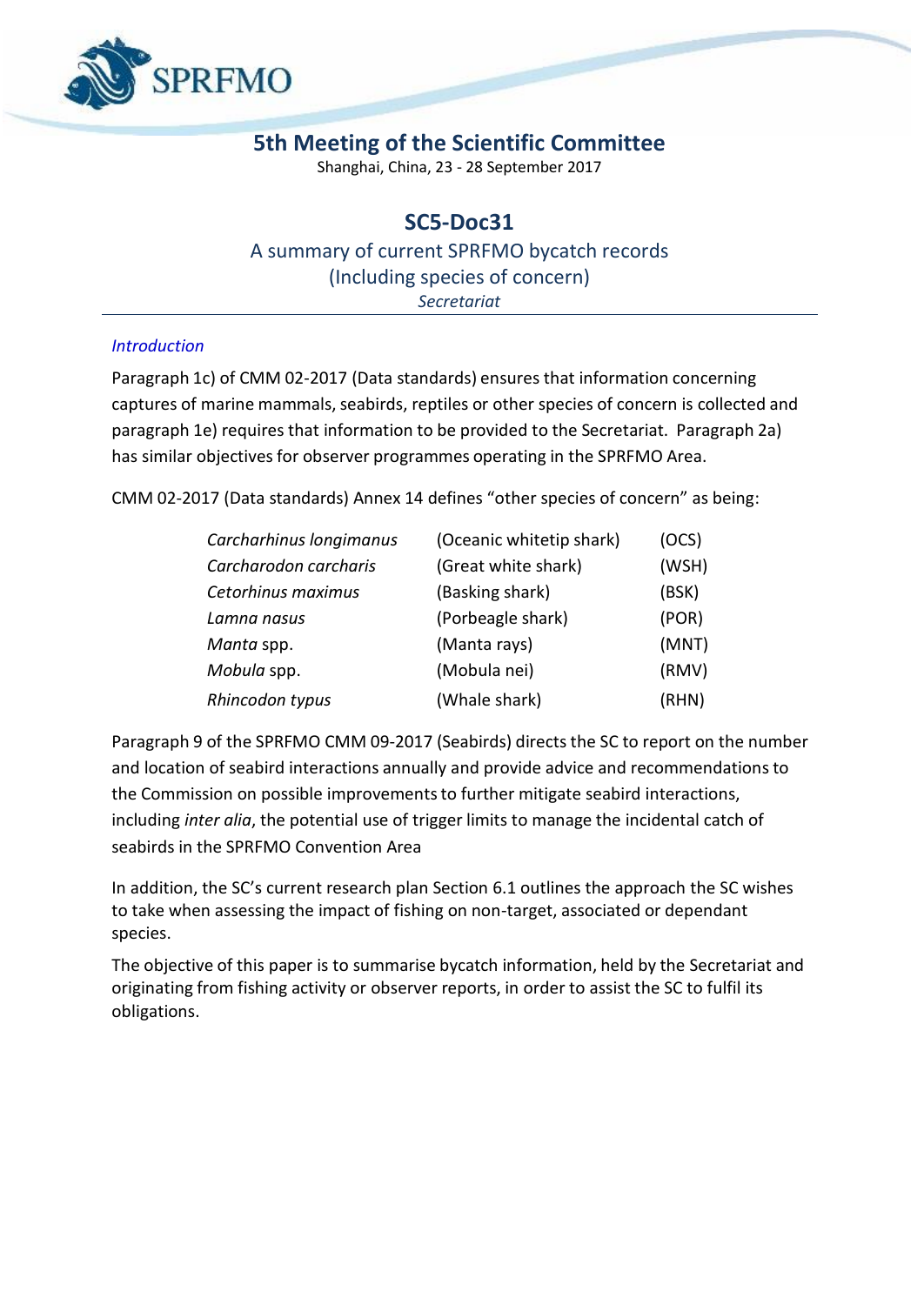## *Marine mammal, seabird, reptile and species of concern capture records*

The Secretariat has fishing activity information from 2007 and observer information from 2008. Both sets of information were examined for marine mammal, seabird, reptile and other species of concern captures. The results are presented in Table 1.

| <b>Fishery</b> | <b>Member</b> | <b>FAO</b><br>code | <b>Species</b>           | <b>Common name</b>         | <b>Amount</b><br>caught | <b>Month</b>    | <b>Mitigation</b><br>measures | <b>Datasets</b>               |
|----------------|---------------|--------------------|--------------------------|----------------------------|-------------------------|-----------------|-------------------------------|-------------------------------|
| <b>BLL</b>     | Australia     | <b>PFC</b>         | Puffinus carneipes       | Flesh-footed<br>shearwater | $\overline{2}$          | March<br>2018   | Line shooter,<br>Tori lines   | Fishing activity,<br>Observer |
| <b>BLL</b>     | Australia     | <b>CVX</b>         | Carcharhiniformes        | Ground sharks              | 10 (kg)                 | April 2008      |                               | Fishing activity              |
| <b>CJM</b>     | EU            | <b>POR</b>         | Lamna nasus              | Porbeagle<br>shark         | 12 (kg)                 | August<br>2009  | None specified                | Observer                      |
| <b>BLL</b>     | <b>NZ</b>     | <b>PWA</b>         | Pterodroma<br>leucoptera | <b>Gould's Petrel</b>      | 1                       | October<br>2014 | None specified                | Fishing activity,<br>Observer |
| <b>CJM</b>     | Korea         | <b>POR</b>         | Lamna nasus              | Porbeagle<br>shark         | 62 (kg)                 | Jul-Sep<br>2015 | None specified                | Fishing activity,<br>Observer |
| <b>BT</b>      | <b>NZ</b>     | <b>PDM</b>         | Pterodroma<br>macroptera | Grey-faced<br>petrel       | $\overline{2}$          | Dec 2015        | <b>Bird baffler</b>           | Observer                      |
| <b>BLL</b>     | Australia     | <b>TUG</b>         | Chelonia myas            | Green turtle               | $\overline{2}$          | June<br>2016    |                               | Fishing activity              |
| <b>BLL</b>     | Australia     | <b>XXS</b>         | Unknown                  | Sea Snake                  |                         | June<br>2016    |                               | Fishing activity              |
| <b>BLL</b>     | Australia     | <b>WSH</b>         | Carcharodon<br>carcharis | Great white<br>shark       | 3                       | Jun-Oct<br>2016 |                               | Fishing activity              |
| <b>CJM</b>     | Korea         | <b>POR</b>         | Lamna nasus              | Porbeagle<br>shark         | 97 (kg)                 | Jun-Sep<br>2016 |                               | Fishing activity              |
| <b>BLL</b>     | Australia     | <b>PFC</b>         | Puffinus carneipes       | Flesh-footed<br>shearwater |                         | October<br>2016 |                               | Fishing activity              |

**Table 1:** Summary of captures of seabird, mammal, reptile and species of concern from SPRFMO submissions

*note: 2016 observer data are not due until 30 September 2017*